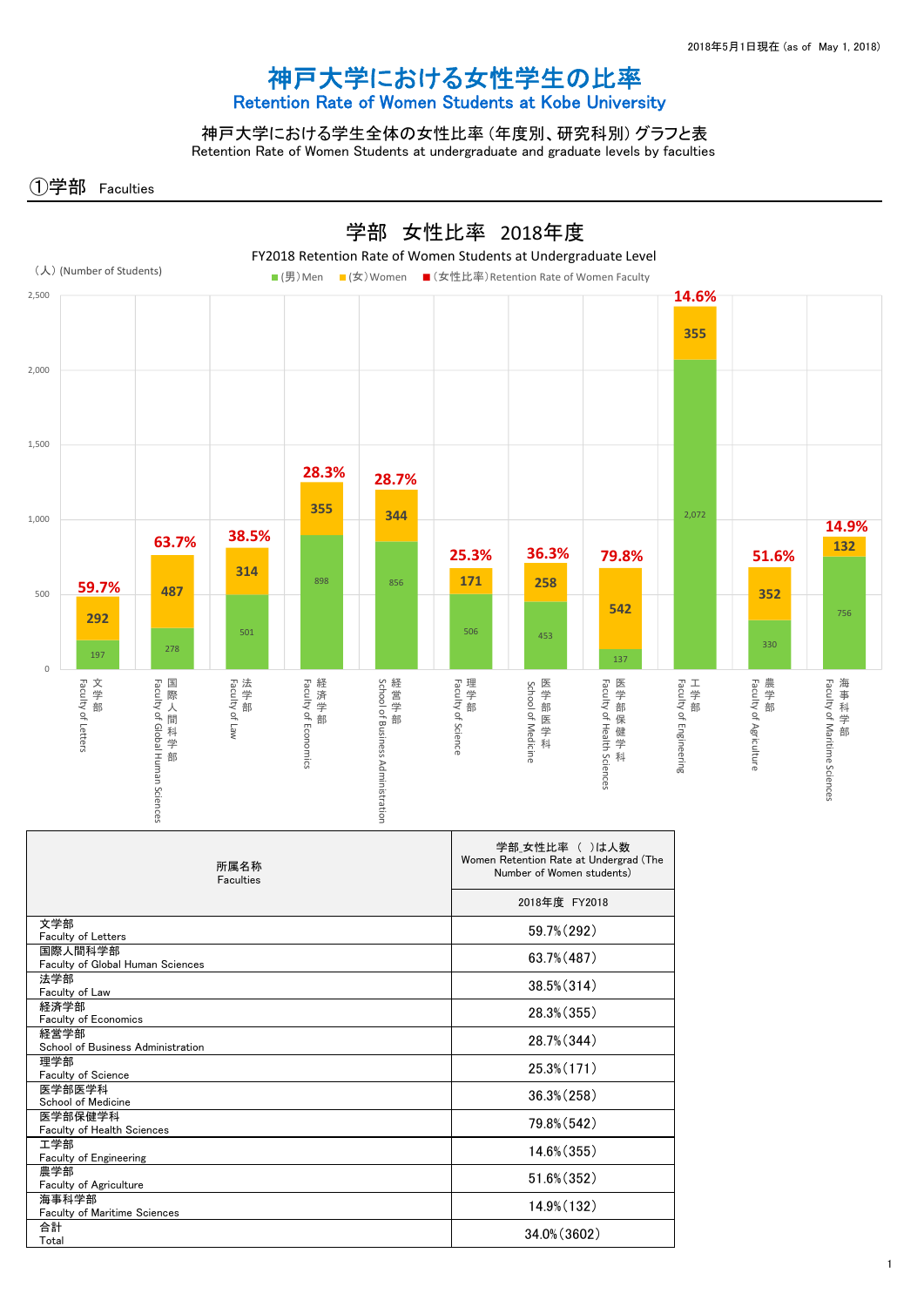

| 所属名称<br>Graduate Schools                                                | 大学院(M) 女性比率 ( )は人数<br>Women Retention Rate at Graduate Schools<br>(M) (The Number of Women students) |
|-------------------------------------------------------------------------|------------------------------------------------------------------------------------------------------|
|                                                                         | 2018年度 FY2018                                                                                        |
| 人文学研究科<br>Graduate School of Humanities                                 | $60.0\%$ $(63)$                                                                                      |
| 国際文化学研究科<br>Graduate School of Intercultural Studies                    | $66.1\%$ $(78)$                                                                                      |
| 人間発達環境学研究科<br>Graduate School of Human Development and Environment      | 54.3% (102)                                                                                          |
| 法学研究科<br>Graduate School of Law                                         | $33.8\% (27)$                                                                                        |
| 経済学研究科<br>Graduate School of Economics                                  | $41.4\%$ (70)                                                                                        |
| 経営学研究科<br>Graduate School of Business Administration                    | $53.8\%$ $(50)$                                                                                      |
| 理学研究科<br>Graduate School of Science                                     | $22.8\%$ (61)                                                                                        |
| 医学研究科<br>Graduate School of Medicine                                    | $59.0\%$ $(23)$                                                                                      |
| 保健学研究科<br>Graduate School of Health Sciences                            | $60.4\%$ $(84)$                                                                                      |
| 工学研究科<br>Graduate School of Engineering                                 | $14.6\%$ (101)                                                                                       |
| システム情報学研究科<br>Graduate School of System Informatics                     | $12.8\%$ $(21)$                                                                                      |
| 農学研究科<br>Graduate School of Agricultural Science                        | 43.7% (118)                                                                                          |
| 海事科学研究科<br>Graduate School of Maritime Sciences                         | $7.1\%$ $(11)$                                                                                       |
| 国際協力研究科<br>Graduate School of International Cooperation Studies         | $59.7\%$ $(89)$                                                                                      |
| 科学技術イノベーション研究科<br>Graduate School of Science, Technology and Innovation | $15.9\%$ $(13)$                                                                                      |
| 合計<br>Total                                                             | $33.6\% (911)$                                                                                       |

## 大学院(M) 女性比率 2018年度

FY2018 Retention Rate of Women Students at Graduate Level(M)

2